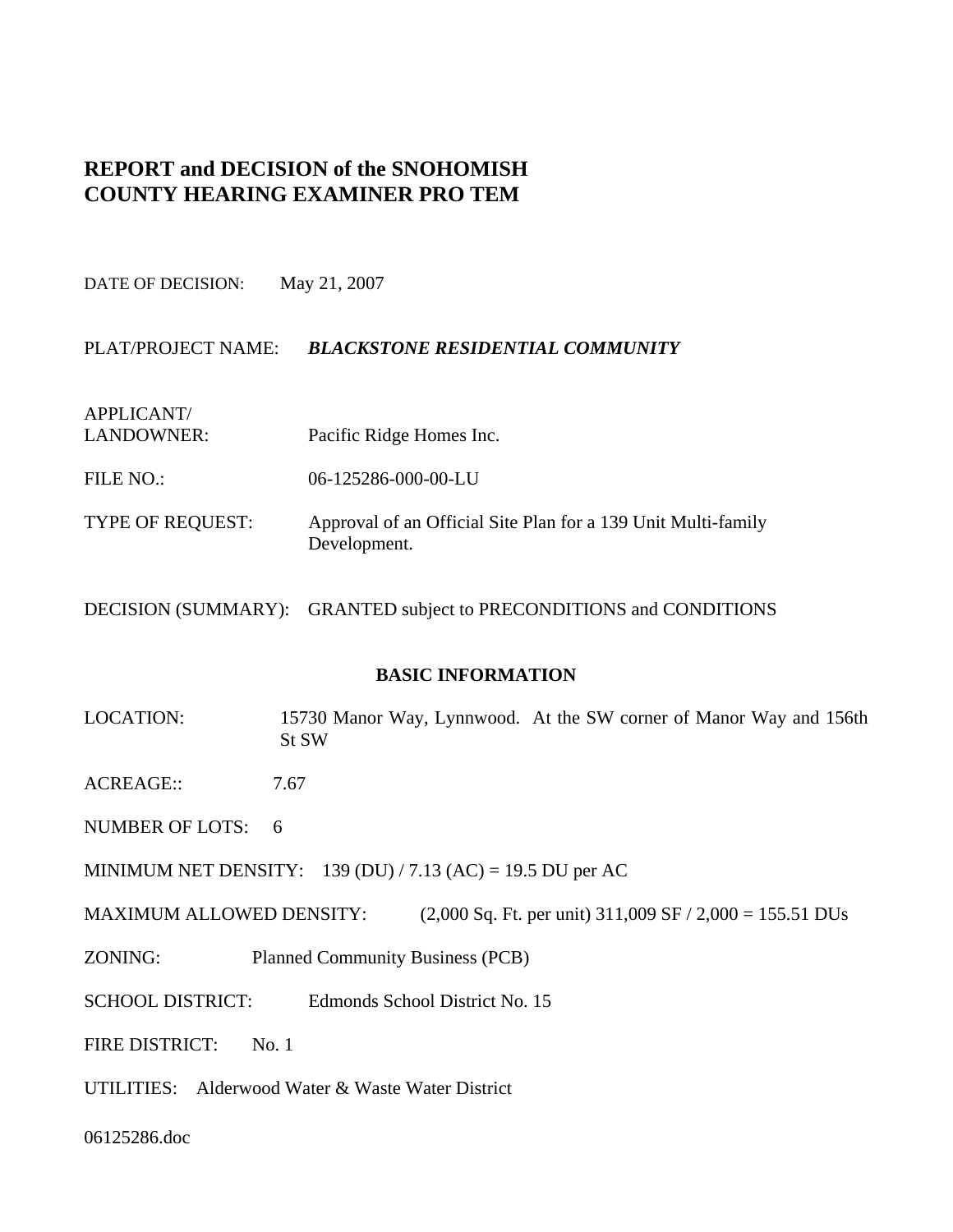# COMPREHENSIVE PLAN DESIGNATION:

General Policy Plan Designation: Urban High Density Residential (12-24 du/acre)

# SELECTED AGENCY RECOMMENDATIONS:

Staff recommendation on behalf of Snohomish County Executive Branch is for APPROVAL **o**f the proposed Official Site Plan is recommended subject to the PRECONDITION and CONDITIONS set for in the county staff report.

# **INTRODUCTION**

The applicant is requesting approval of an Official Site Plan for the development of a 139 unit multifamily development located at 15730 Manor Way, Lynnwood. The subject application was originally submitted to Planning and Development Services (PDS) on December 1, 2006, and was determined on January 26, 2007 to be complete as of the date of submittal for regulatory purposes, but insufficient for further review. A resubmittal of the application was received on March 5, 2007, which was determined on March 15, 2007 to be sufficient for further review. As of the hearing date, 49 days of the 120-day review period will have elapsed. (Exhibit 28)

The Hearing Examiner (Examiner) made a site familiarization visit on May 7, 2007.

The Department of Planning and Development Services (PDS) gave proper public notice of the open record hearing as required by the county code. (Exhibits 14-16)

PDS issued a Determination of Nonsignificance (DNS) for the subject application on March 15, 2007 (Exhibit 13). The DNS was not appealed.

The Examiner held an open record hearing on Tuesday, May 8, 2007, the 49th day of the 120-day decision making period. Witnesses were sworn, testimony was presented, and exhibits were entered at the hearing.

# **PUBLIC HEARING**

The public hearing commenced on May 8, 2007 at 9:01 a.m.

- 1. The Examiner indicated that he has read the PDS staff report, reviewed the file and viewed the area and therefore has a general idea of the particular request involved. He explained the procedure and order of testimony that would be followed in the hearing.
- 2. Exhibits 1-28 included with the staff report were admitted.
- 3. Those in attendance indicating a desire to testify were sworn under oath.
- 4. Erik Olson from Snohomish County Planning and Development Services appeared and testified under oath. He presented the PDS staff report. He said that the county is recommending approval of the application subject to various conditions. His testimony included a description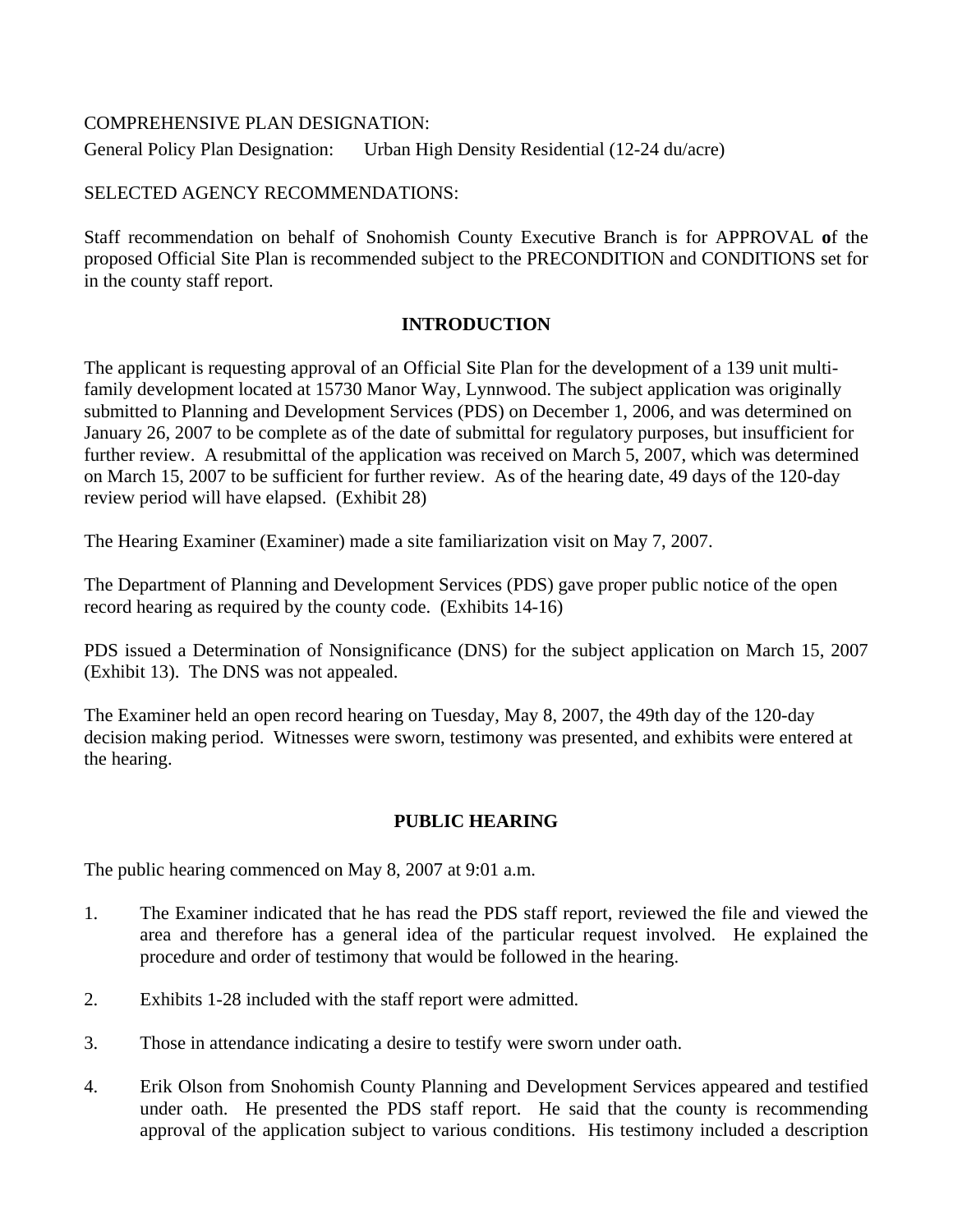of the proposed 139 unit development located near  $157<sup>th</sup>$  and Manor in the Lynnwood area of the county. The project will entail removing three houses and associated out buildings. He described how the internal access ways meet or exceed county code requirements. Internal off street parking will be provided and the internal access ways will be posted with no parking signs to keep emergency vehicle access clear. He described the general nature of the proposed surface water drainage. The water will be directed toward a vault to be located under the north-east corner of the parcel. From there it will be released to an 18 inch culvert running under Manor Way. This 18 inch culvert is replacing the current 12 inch culvert.

- 5. Louis Coletta from PDS appeared and testified under oath. He is a Public Engineer and audited the applicant's drainage proposal. His standard is that the proposal meet the standards of Department of Ecology. The drainage report shows that the plan is more than is needed for approval and thus he has no objects to the proposal.
- 6. Eric Olsen from PDS reappeared and testified. He gave additional testimony regarding the drainage plans which are contained as exhibit 4.
- 7. John Mirante of Group Four, the applicant's representative, appeared and testified under oath. He provided further details of the proposed project. He explained that the site is bound to the west by State Route 525. He described the buildings and landscaping which were to be removed prior to the start of construction. No critical areas are on the site. There are single family residences, a vacant parcel and a switching station surrounding the lot. There will be access off both Manor Way and  $156<sup>th</sup>$ . A left turn lane will be constructed on Manor Way to assist access to the project. Internal access ways will be privately owned and will comply to county standards. Concurrency has been met. Impact fees will be paid. ADA compliance is part of the plan. Water is from Alderwood Water. He briefly covered the drainage plans.
- 8. Brian Caferro of Group Four, a civil engineer, appeared and testified under oath. He discussed the size of the project. He discussed the current drainage to a ditch along Manor Way. This ditch then drains to a 12 inch culvert under Manor Way and flows away. There is additional upstream flow from SR 525 which is deposited on the subject parcel. He testified that the proposed plan includes a detention pond and an underground vault. The majority of the parcel will drain to the vault, the rest to the pond. These will comply with county code. There will be a 50% reduction in the two year 24 hour rain event. Future runoff will be the same as the 10 year and 100 year rate of the current rate. This is a redevelopment. He described the methodology used in calculating flows and quality. He testified about filters other methods to treat the storm water prior to release. He described the outflow of the water and how it would be held and released it at a rate not to exceed current conditions.
- 9. John Mirante of Group Four, reappeared and testified about landscaping for the project. He talked about the on-site parking. He agrees with the conditions contained in the staff report.
- 10. Christopher Kelly, 2722 156th St SW Lynwood, appeared and testified under oath, appeared with questions about the drainage plans. He discussed the 72% impervious coverage of the project. He owns the down hill parcel where the water will be distributed. He thinks there will be an increase of water distributed on his parcel. He said there is a stream on the subject parcel. He doesn't think the vault system will work, and he feels that there will be a failure of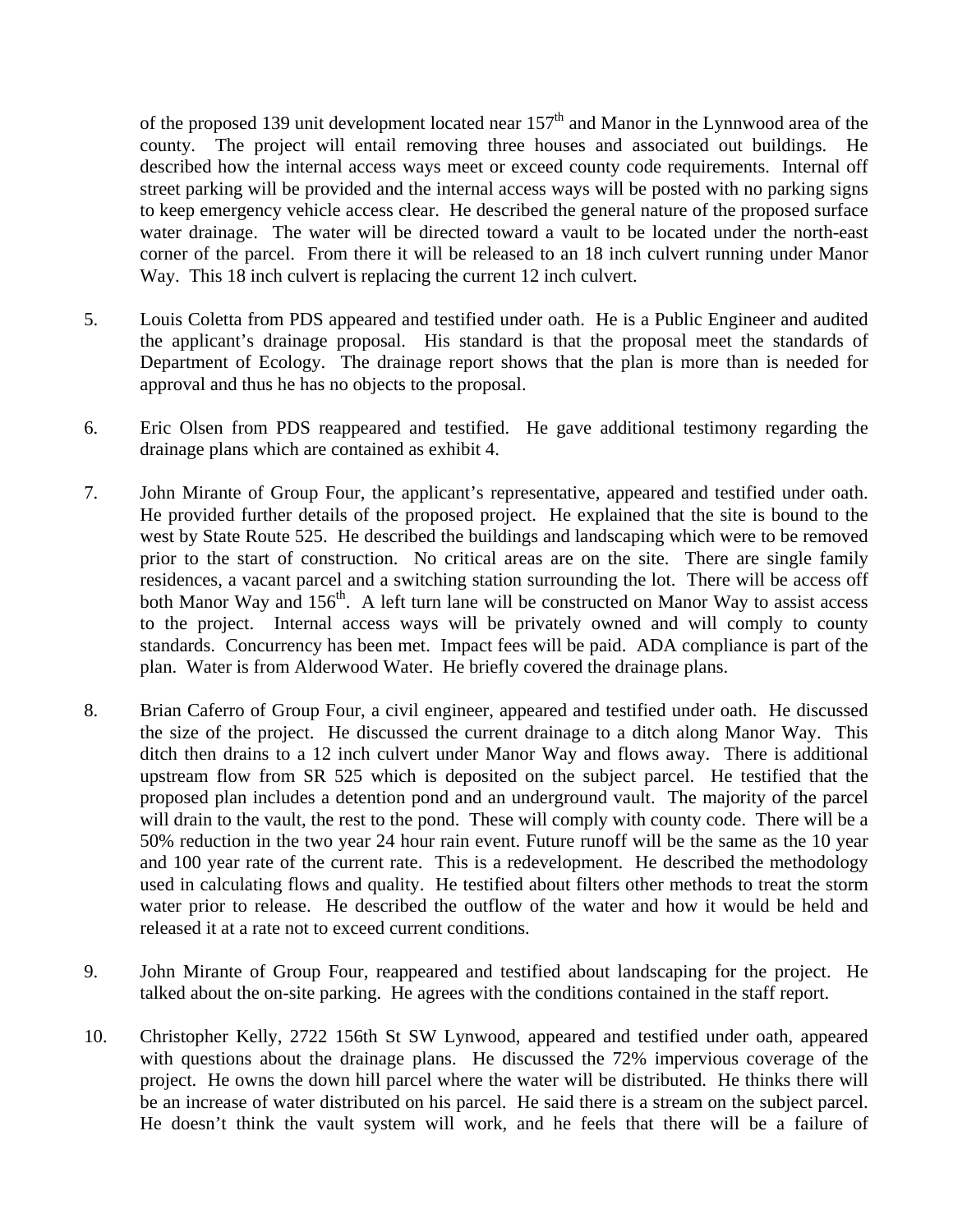maintenance of the vault. He is concerned with erosion. He feels the county should support the community better with surface water management. He proposed an optional drainage route along  $156<sup>th</sup>$  that he thinks should be used rather than to his property.

- 11. Upon the question of the Hearing Examiner no other citizens expressed a desire to testify.
- 12. John Mirante of Group Four, reappeared and testified to answer questions that had been raised. He discussed the 156<sup>th</sup> facility is used by the water district as an emergency drainage from a water tank. That facility is not available for use by the project. The water from the project is supposed to flow where it currently does so that the down-hill wetlands and streams are kept hydrated. The existing 12 inch culvert shows evidence of crushing and erosion which undercut Manor Way. It needs to be increased in size to meet current standards. The proposed system will mimic the current flows. He discussed onsite erosion issues during construction. He said there will be compliance with the county silt plan to stay in compliance with Department of Ecology.
- 13. Louis Coletta from PDS reappeared and testified. He discussed DOE rules. He discussed the 50% flow rate of the two year event rain. He feels that this reduction may be conservative. He discussed ground saturation and hill sloughing problems. He indicated the proposed plan will lead to less intense flows to Mr. Kelly's property and thus may help reduce erosion. He said the county plan is to maintain the current flow paths.
- 14. Mike Jefferson appeared and was sworn in. She testified that she lives directly across from the project. She is not opposed nor is she in favor of the project. She is also concerned about drainage. She discussed the current situation with water draining from the State Route across from the Smith property to her property. She testified that sometimes she needs to sandbag her driveway. There are current drainage problems caused by another development.
- 15. John Mirante of Group Four, reappeared and testified. He asked were the Jefferson property was. He indicated that all water from the site will go to the detention facility. There will be no direction of water toward their driveway. He discussed that he is willing to work with them to make certain there is no damage to their property during construction.
- 16. Louis Coletta from PDS reappeared and testified. He discussed the Washington Department of Transportation drainage policy and how the county supports Ms. Jefferson's attempt to halt the excess drainage of WSDOT water. He described county resources available to those who feel there are violations of code and conditions.
- 17. Steve Johnson the applicant appeared and testified that he would like a prompt decision.
- 18. Christopher Kelly reappeared. Mr. Johnson did not oppose Mr. Kelly's further comments. Mr. Kelly testified that two streams run through the subject property. These streams will be redirected from the south east to the north east drainage facility. He again emphasized his opinion that there will be an increased flow of surface water from the project to his property. He said the stream is seasonable. He doesn't think the homeowners' association will maintain the drainage system. It will be the county's obligation to maintain it.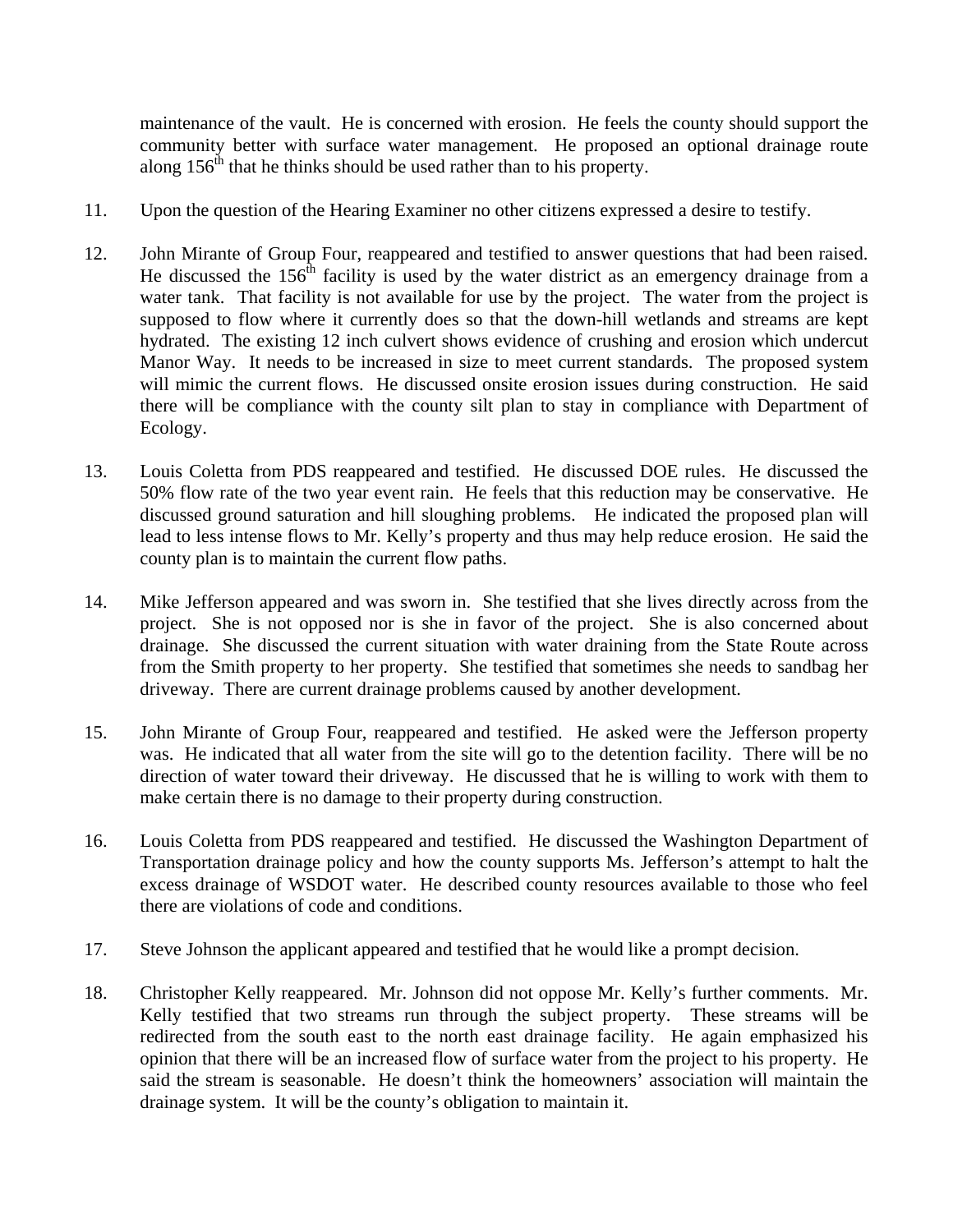- 19. John Mirante of Group Four, reappeared and testified. He said the applicant's biologists determined that there are no critical areas, including streams, on the site. This finding was confirmed by the county's biologist. He reemphasized the erosion control plans. He discussed the maintenance of the facility will be by a management company rather than a homeowners' association.
- 20. Eric Olsen from PDS reappeared and testified. He talked about ground water saturation and the balance between drainage and erosion. He discussed the maintenance of the facility by the property owners. This is the same as all other plats. There will be a maintenance covenant granted to the county in case there is a failure of maintenance by the property owners.
- 21. Christopher Kelly expressed a desire to testify a third time. This request was denied by the hearing examiner as he had already testified twice

The hearing concluded at 9:59 a.m.

**NOTE**: The above information reflects the information submitted to the Examiner summarizing the statements that were made at the hearing. However, for a full and complete record, verbatim audio tapes of the hearing are available in the Office of the Hearing Examiner.

# **FINDINGS, CONCLUSIONS AND DECISION**

#### **FINDINGS:**

- 1. The master list of Exhibits and Witnesses which is a part of this file and which exhibits were considered by the Examiner, is hereby made a part of this file, as if set forth in full herein.
- 2. The PDS staff report has correctly analyzed the nature of the application, the issues of concern, the application's consistency with adopted codes and policies and land use regulations, and the State Environmental Protection Act (SEPA) evaluation with its recommendation and conditions. This report is hereby adopted by the Examiner as if set forth in full herein.
- 3. The site is a rectangular shaped 7.67 acre property that is bordered by Manor Way on the east, 156<sup>th</sup> St. SW on the north, SR 525 on the west and private property to the south. The site slopes downward from west to east. The site is made up of 6 lots. Currently the northern 5 lots are developed with one single family residence with various out buildings and is covered with grass, trees, shrubs and drive areas. The southern parcel is developed with two single family residences and is covered with grass and drive aisles.
- 4. ZONING: The properties to the north are zoned PCB and one is undeveloped and a portion of the other is developed with a commercial structure. The properties to the south are zoned PCB and are developed with single family residences. The property directly adjacent to the south is one lot that was granted official site plan approval and rezone approval to MR, effective as of July 7, 2005, for the development of 16 detached single family residences. The property was rezoned to PCB at the same time as the subject property. The properties to the east across Manor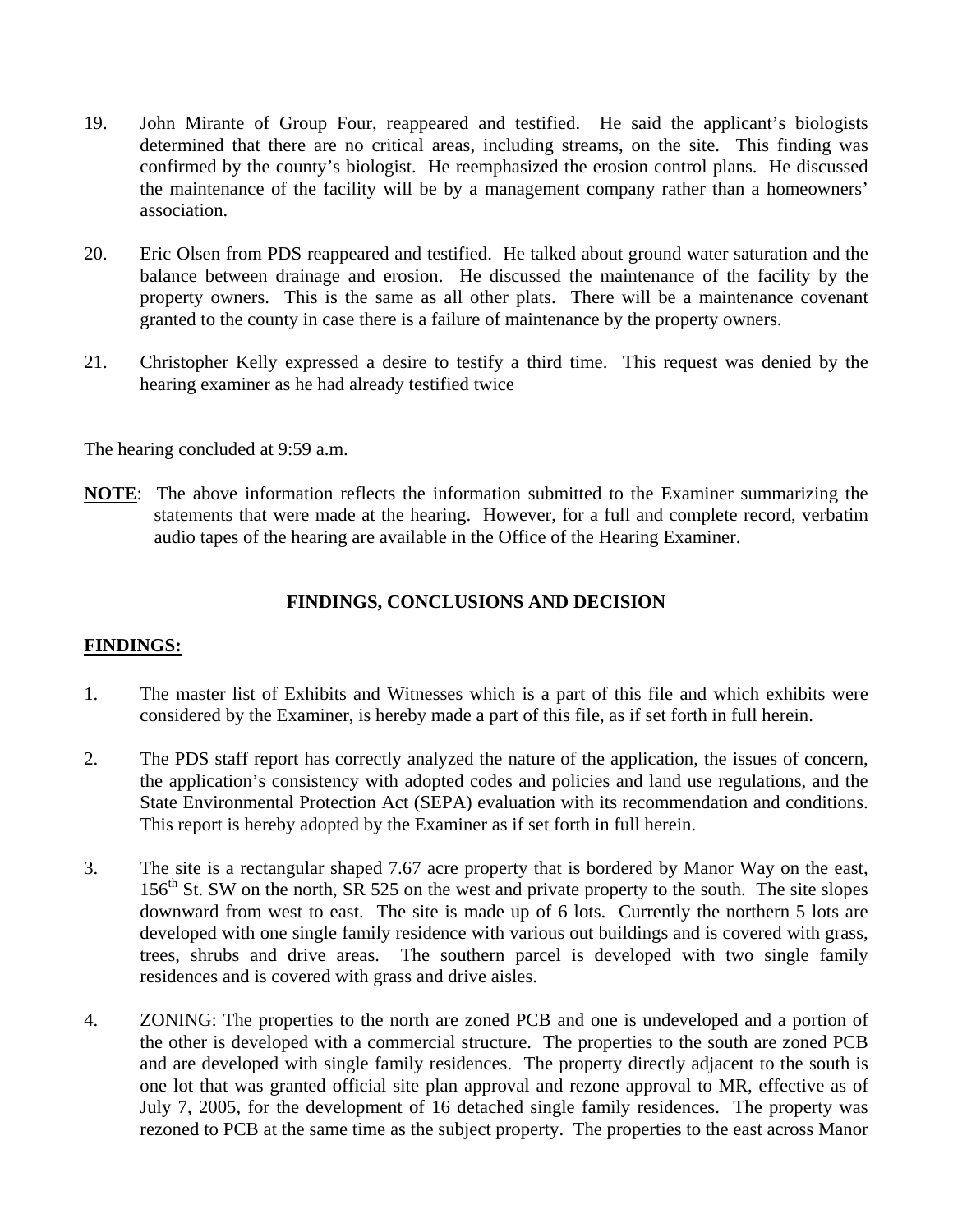Way are zoned PCB and are developed with single family dwellings, some with one dwelling per lot and others with multiple dwellings per lot. The area was zoned MR, before the current PCB zoning, and developed out at per the MR allowed density. Now that the area is zoned PCB single family detached housing is not allowed.

- 5. Matters of Concern: PDS received a letter (Exhibit 19) by a property owner to the east across Manor Way expressing concerns about possible drainage impacts to their property from the development and about traffic on Manor Way. Testimony from citizens during the hearing reemphasized the concerns about surface water drainage caused by the proposed project The applicant has responded both by Exhibit 20 and by testimony during the public hearing. PDS has reviewed the comments submitted and the response by the applicant. PDS, through site visits, review of the submitted drainage plan and study and the traffic study, has determined that the drainage from the proposed development will comply with county code and the development will increase the traffic to the county road system but will not increase it to the point where it will cause a road section to go into arrears or require a light at Manor Way and 156<sup>th</sup> St. SW. The testimony from both the county's and the applicant's engineers is that for two year storm events the proposed drainage facility will decrease the run off by 50%. The run off for higher rain events will be the same as for current conditions. The proposed detention vault and pond will stretch out the time that the water is released. The vault and pond have features to improve the quality of the water which will be released. Appropriate provisions have been made to maintain the drainage facility. The water can not be directed to another drainage facility; rather, it will follow its current drainage course to keep down hill wetlands and water features hydrated.
- 6. The proposal is within the Nakeeta Beach Park Service Area No. 307 and is subject to Chapter 30.66A SCC, which requires payment of \$491.05 per each new single-family residential unit, to be paid prior to building permit issuance for each unit. Such payment or contribution of in-kind mitigation is acceptable mitigation for parks and recreation impacts in accordance with county policies.
- 7. PDS Traffic reviewed the request with regard to traffic mitigation and road design standards. This review covered Title 13 SCC and Chapter 30.66B SCC Snohomish County Engineering Design and Development Standards (EDDS), and the appropriate policies and procedures as to road system capacity, concurrency, inadequate road conditions, frontage improvements, access and circulation, and dedication/deeding of right-of-way, state highway impacts, impacts on other streets and roads, and Transportation Demand Management. As a result of this review, PDS has determined that the development is concurrent and has no objection to the requests subject to various conditions. (See Pages 3-7, Exhibit 28)
	- A. Road System Impact Fee (SCC 30.66B.310)

A development must mitigate its impact upon the future capacity of the road system by paying a road system impact fee reasonably related to the impacts of the development on arterial roads located in the same transportation service area as the development, at the rate identified in SCC 30.66B.330 for the type and location of the proposed development.

Based on Land Use Code 220; Apartments, rentals triplexes or greater and 139 attached rental units, the development will generate 869.19 new average daily trips (ADT) and has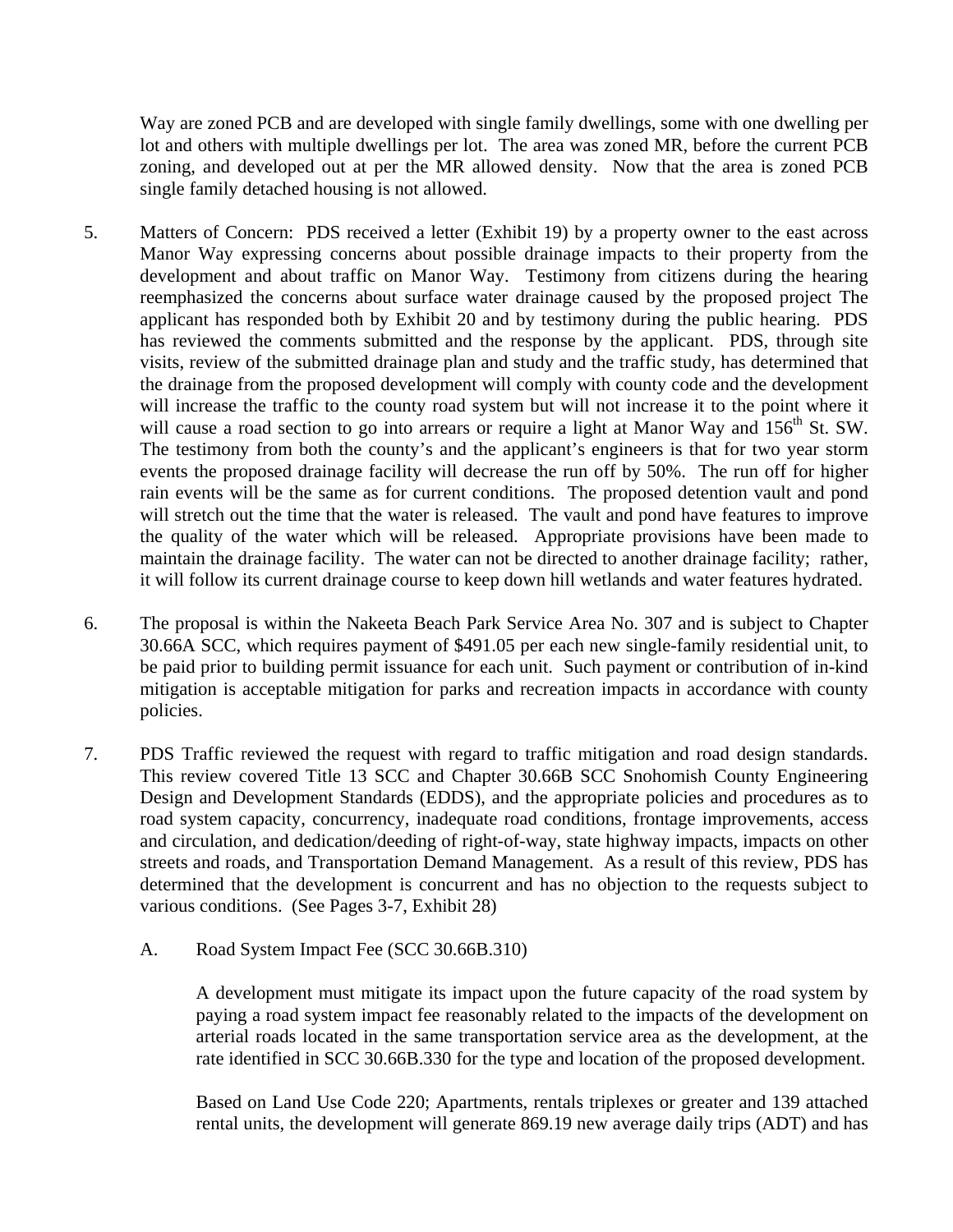a road system impact fee of \$232,074.53 (\$1,669.60/unit) based on \$267/ADT, the current fee rate for residential developments inside the urban growth area, for TSA D. These figures include credit for on-site TDM measures. Consistent with SCC 30.66B.340, payment of this road system impact is required prior to building permit issuance.

B. Inadequate Road Condition (IRC) [SCC 30.66B.210]

Regardless of the existing level of service, any development which adds three or more p.m. peak-hour trips to a location in the road system determined to have an existing inadequate road condition (IRC) at the time of imposition of mitigation requirements, or development whose traffic will cause an IRC at the time of full occupancy of the development, must eliminate the IRC.

The subject development proposal will not impact any IRC locations identified within TSA D with three or more of its p.m. peak hour trips, nor will it create any. Therefore, it is anticipated that mitigation will not be required with respect to inadequate road conditions and no restrictions to building permit issuance or certificate of occupancy/final inspection will be imposed under this section of Chapter 30.66B SCC.

C. Concurrency [SCC 30.66B.120]

The subject development has been evaluated for concurrency under the provisions of SCC 30.66B.120 and is concurrent as of May 21, 2006. The expiration date of the concurrency determination is six years from this date.

The development has been deemed concurrent on the following basis: A request for a preapplication concurrency approval was filed in accordance with SCC 30.66B.175. On May 21, 2006, the County granted the preapplication concurrency approval. In accordance with SCC 30.66B.37 (7) the applicant's traffic consultant asked that the Public Works Director waive the requirements of a new traffic study. The Public Works Director found that conditions on the roads impacted by this development have not significantly changed since May of 2006, and a new traffic study would not be required.

D. Frontage Improvements [SCC 30.66B.410]

All developments will be required to make frontage improvements along the parcel's frontage on any opened, constructed, and maintained public road. The required improvement shall be constructed in accordance with the EDDS, including correction of horizontal and vertical alignments, if applicable.

As per DPW Rule 4222.020(1) full urban frontage improvements are required along the subject parcel's frontage on Manor Way and consist of:

- \_\_\_\_\_ Asphalt concrete pavement consisting of 23 feet width from roadway centerline to the face of curb
- \_\_\_\_\_ Cement concrete curb and gutter
- \_\_\_\_\_ Planter strip with a width of 5 feet
- Cement concrete sidewalk with a width of 7 feet.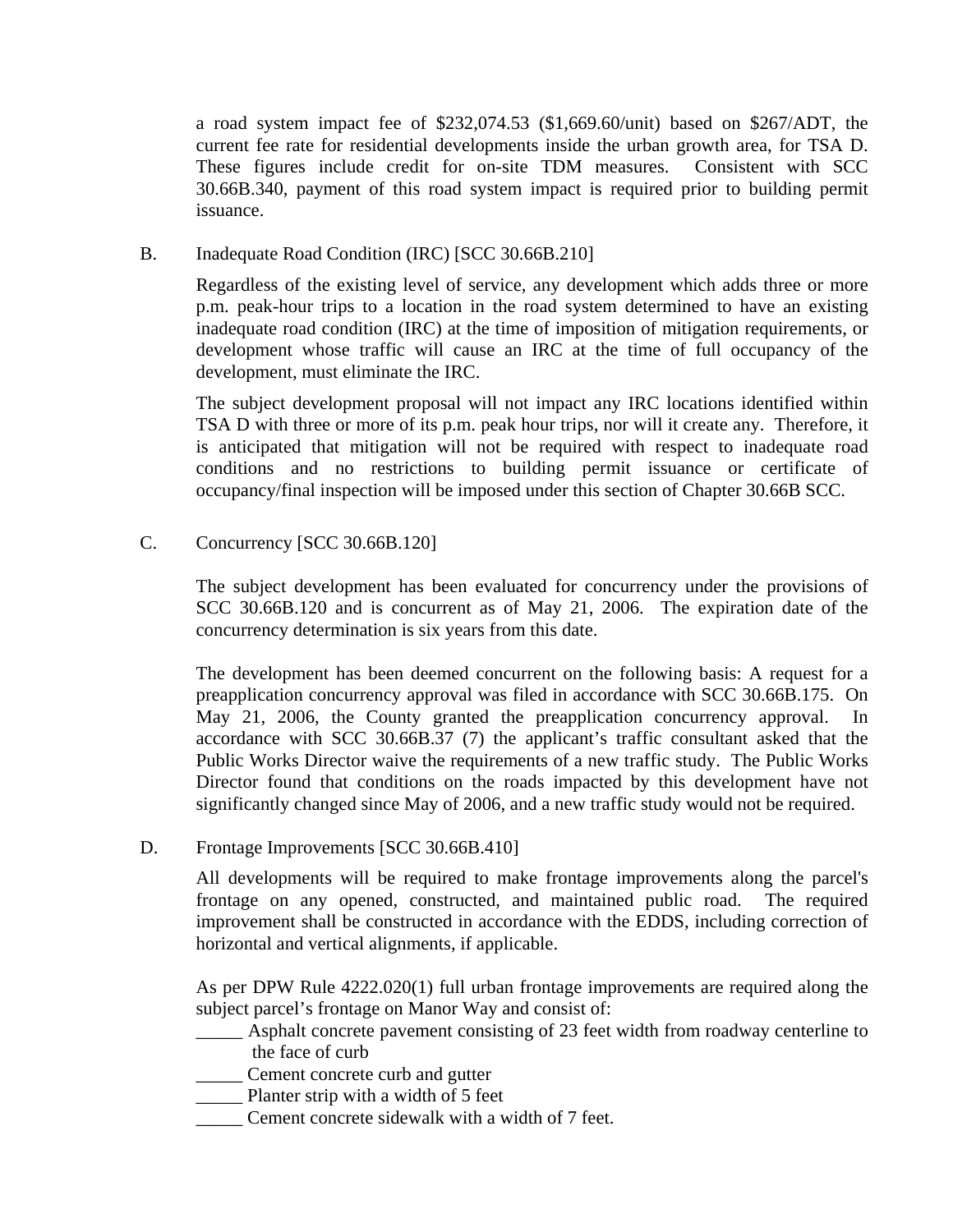A northbound to westbound left turn pocket is required at the intersection of the projects entrance and Manor Way. As per DPW Rule 4222.020(1) full urban frontage improvements are required along the subject parcel's frontage on 156 Street SW and consist of:

\_\_\_\_\_ Asphalt concrete pavement consisting of 18 feet width from roadway centerline to the face of curb.

\_\_\_\_\_ Cement concrete curb and gutter

\_\_\_\_\_ Planter strip with a width of 5 feet

\_\_\_\_\_ Cement concrete sidewalk with a width of 7 feet.

Manor Way on which the development's frontage improvements are required, is not in the impact fee cost basis (Appendix D of the Transportation Needs Report), therefore credits towards the applicant's impact fee for any frontage improvements that can be used in the ultimate build-out of the road are not applicable.

 $156<sup>th</sup>$  Street SW on which the development's frontage improvements are required, is not in the impact fee cost basis (Appendix D of the Transportation Needs Report), therefore credits towards the applicant's impact fee for any frontage improvements that can be used in the ultimate build-out of the road are not applicable.

Construction of frontage improvements is required prior to occupancy of the first unit unless bonding of improvements is allowed by PDS.

E. Access and Circulation [SCC 30.66B.420]

All developments are required to provide for access and transportation circulation in accordance with the comprehensive plan and SCC 30.66B.420, design and construct such access in accordance with the EDDS, and improve existing roads that provide access to the development in order to comply with adopted design standards, in accordance with SCC 30.66B.430.

This development has frontage on two roads, a county designated arterial and a nonarterial. The EDDS states that if a development has frontage on two roads and one of them is an arterial, then all access will be from the non-arterial. Based on the size of the project, one access on to the non-arterial road would not be sufficient. The access onto Manor Way has been approved based on a conversation with the Traffic Engineer of the Department of Public Works.

A traffic analysis was done for the proposed intersection of this development that indicates that left-turn channelization will be required at the development's intersection with Manor Way. As part of the frontage improvements for this development, a left turn pocket will be constructed on Manor Way to the requirements of the Department of Public Works.

F. Right-of-Way Requirements [SCC 30.66B.510, SCC 30.66B.520]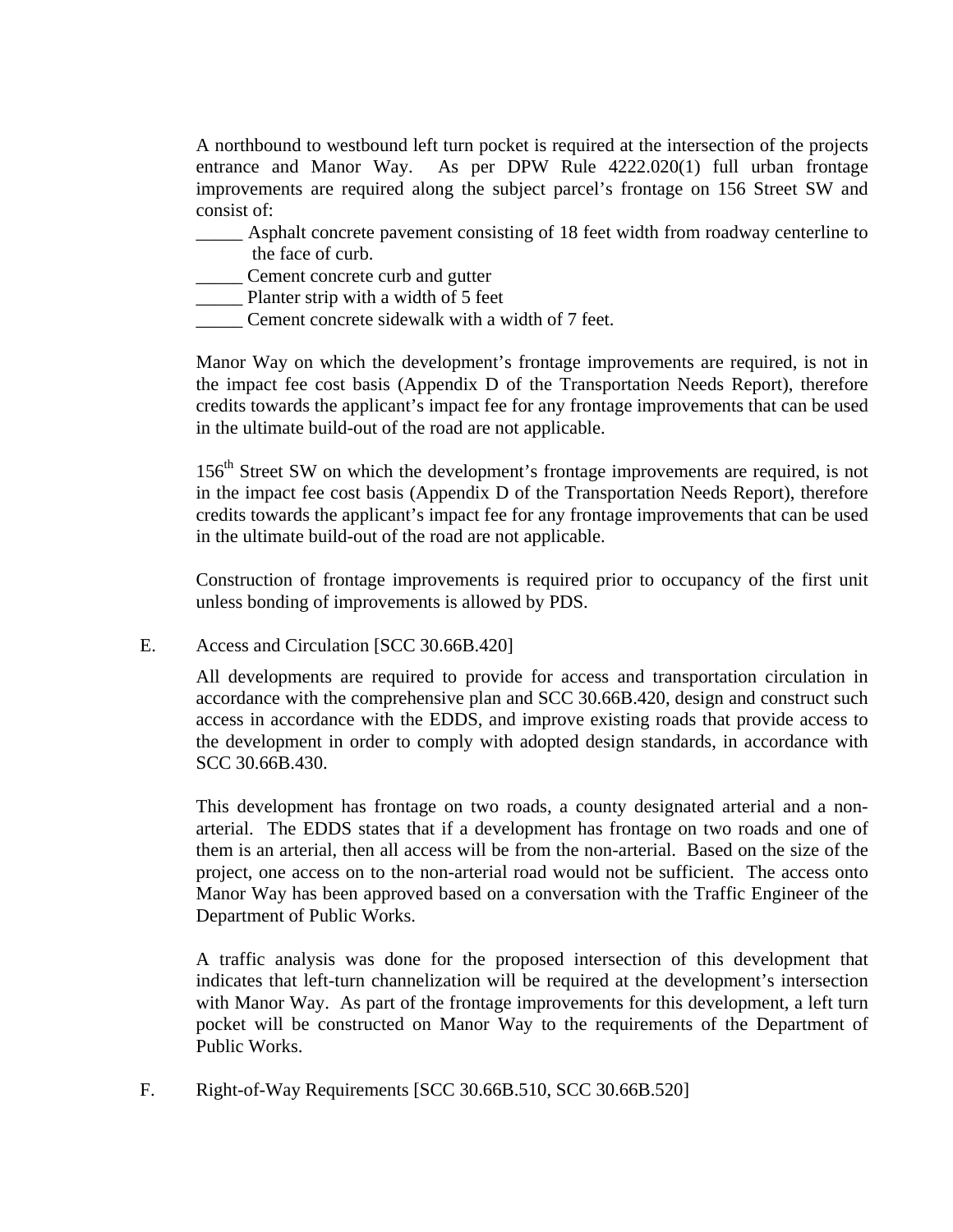A development shall be required to dedicate, establish, or deed right-of-way to the county for road purposes as a condition of approval of the development, when to do so is reasonably necessary as a direct result of a proposed development, for improvement, use or maintenance of the road system serving the development.

The road serving this development, Manor Way, is designated as a Collector Arterial on the County's Arterial Circulation Map. This requires a right-of-way width of 35 feet on each side of the right-of-way centerline. Currently, 20 and 30 feet of right-of-way exists on the development's side of the right-of-way. Therefore, the development is required to deed the necessary right-of-way such that 37 feet of right-of-way will exist along the developments frontage on Manor Way. The extra two feet of right-of-way is required to unclose the frontage improvements within the right-of-way.

The road serving this development,  $156<sup>th</sup>$  Street SW, is designated as a non-arterial on the County's Arterial Circulation Map. This requires a right-of-way width of 30 feet on each side of the right-of-way centerline. Currently, 30 feet of right-of-way exists on the development's side of the right-of-way. Therefore, the development is required to deed 2 feet of additional right-of-way along the 156<sup>th</sup> Street SW frontage to enclose the frontage improvements within the right-of-way.

The additional right-of-way deeding is adequately shown on the site plan.

Deeding of additional right-of-way that is tangent to the ultimate right-of-way on  $156<sup>th</sup>$ Street SW and Manor Way with a 35 foot radius curve is required.

G. State Highway Impacts [SCC 30.66B.710]

When a development's road system includes a state highway, mitigation requirements will be established using the County's SEPA authority consistent with the terms of the interlocal agreement between the County and the WSDOT. This is consistent with the County's SEPA policy SCC 30.61.230(9), through which the county designates and adopts by reference the formally designated SEPA policies of other affected agencies for the exercise of the County's SEPA authority.

This development is subject to SEPA and thus is subject to Interlocal Agreement (ILA) with the Washington State Department of Transportation (WSDOT)/County effective December 21, 1997, and as amended.

Comments in an email from the WSDOT, dated December 27, 2006, state the WSDOT received a review package on December 11, 2006 and again on December 13, 2006 and due to the complexity of the application an extension in the review time was necessary.

Subsequent comments from the WSDOT dated March 28, 2007 state, "This development will not have a significant adverse traffic impact upon state highways. Therefore, WSDOT does not request any traffic mitigation for state highways from the applicant."

H. Other Streets and Roads [SCC 30.66B.720]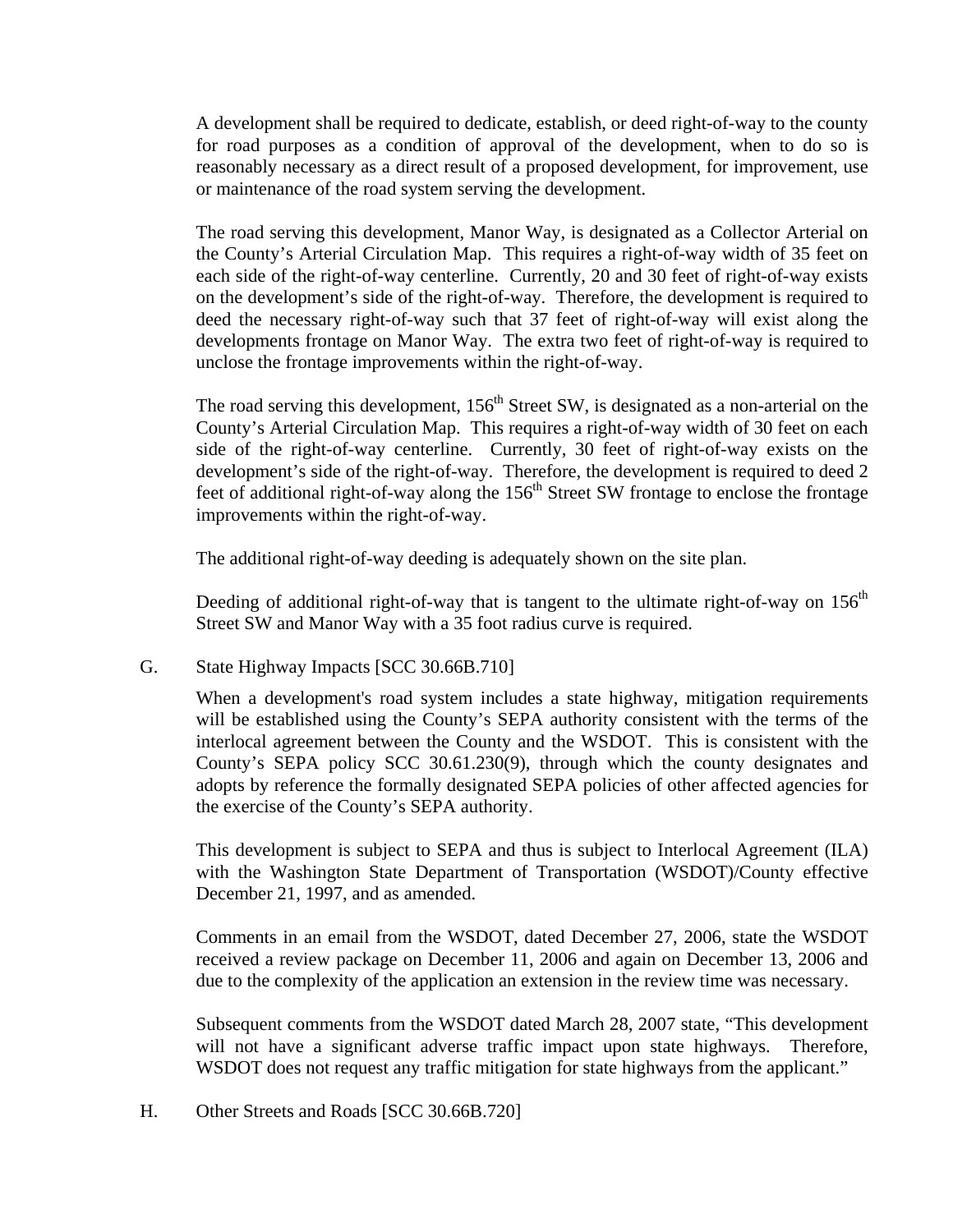Mitigation requirements for impacts on streets inside cities and roads in other counties will be established consistent with the terms of interlocal agreements between the County and the other jurisdictions.

There are not any city jurisdictions that have an ILA with the County that will be impacted by new trips from the subject development project.

### I. Transportation Demand Management (TDM) [SCC 30.66B.630]

Transportation demand management (TDM) is a strategy for reducing vehicular travel demand, especially by single occupant vehicles during commuter peak hours. TDM offers a means of increasing the ability of transportation facilities and services to accommodate greater travel demand without making expensive capital improvements. The County requires TDM of developments inside the UGA and developments that impact arterial units designated as ultimate capacity.

All new developments in the urban area shall provide TDM measures. Sufficient TDM measures shall be provided to indicate the potential for removing a minimum of five (5) percent of the development's P.M. peak hour trips from the road system. This requirement shall be met by the provisions of site design requirements under SCC 30.66B.640, as applicable, except where the development proposes construction or purchase of specific offsite TDM measures or voluntary payment in lieu of site design, in accordance with SCC 30.66B.620 and SCC 30.66B.625.

The applicant submitted an acceptable TDM Plan (Exhibit 4H) and has therefore been credited the five percent (5%) of the development's P.M. peak hour trips from the road system and the impact fees have been reduced to reflect this reduction.

8. School Mitigation (Chapter 30.66C SCC)

The Snohomish County Council amended Chapter 30.66C SCC by Amended Ordinance 97-095, adopted November 17, 1997, which became effective January 1, 1999, in accordance with Amended Ordinance 98-126, to provide for collection of school impact mitigation fees at the time of building permit issuance based upon certified amounts in effect at that time. The subject application was determined to be complete after the effective date of amended Chapter 30.66C SCC. Pursuant to Chapter 30.66C SCC, school impact mitigation fees will be determined according to the Base Fee Schedule in effect for the Edmonds School District No. 15, at the time of building permit submittal and collected at the time of building permit issuance for the proposed units. Credit is to be given for the 6 existing lot(s). PDS has included a recommended condition of approval for inclusion within the project decision to comply with the requirements of Chapter 30.66C SCC that the credit will be allocated to units 1 through 6. .

- 9. There are no Critical Areas located on or within 100 feet of the subject property.
- 10. The drainage system will consist of a series of underground pipes and catch basins channeling storm drainage to the covered vault. The water is then released into a pipe in the NE corner of the site that runs eastward under Manor Way then across property to the east, were it ultimately discharges into Swamp Creek. The existing drainage pipe under Manor Way is under sized and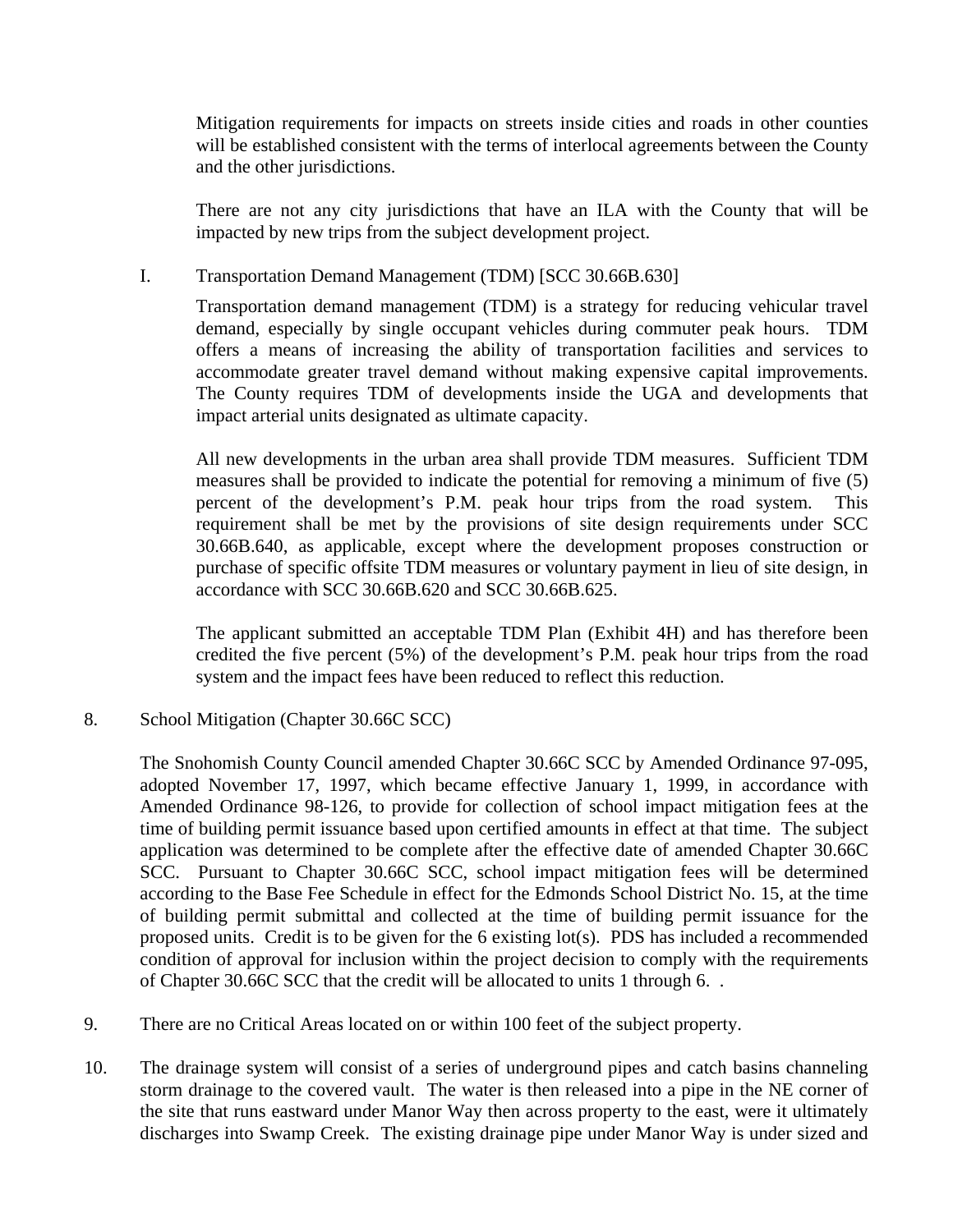failing and will be replaced with a new 18" diameter pipe. The discharge under Manor Way and across property to the east is a normal discharge point and channel. The release of drainage from this site will be in conformance with that allowed by county code.

Planning and Development Services (Engineering) reviewed the concept offered and recommends approval of the project, subject to conditions which would be imposed during full drainage plan review pursuant to Chapter 30.63A SCC. Grading quantities are anticipated to be approximately 31,754 cubic yards of cut and 17,694 cubic yards of fill, primarily for road, drainage facilities, internal circulation, and building site construction. Water quality would be controlled during construction by use of silt fences and straw bales in accordance with a Temporary Erosion and Sedimentation Control Plan (TESCP) required by Chapter 30.63A SCC.

- 11. Public water and sewer service will be available for this development as well as electrical power.
- 12. Four elements of the Snohomish County GMA Comprehensive Plan (GMACP) were adopted pursuant to Ordinance 94-125, which became effective on July 10, 1995. These elements are: the General Policy Plan (GPP); the Transportation Element; the 1995-2000 Capital Facilities Plan; and the Comprehensive Parks & Recreation Plan. On November 27, 1996, effective December 12, 1996, the Council adopted Amended Ordinances 96-074, and 96-071 which amended the map and text of the Snohomish County GMA Comprehensive Plan, and adopted an area-wide rezone within the Urban Growth Areas of the county respectively. This application was complete on December 1, 2006 after the effective date of Amended Ordinances 96-074 and 96-071. This application has been evaluated for consistency with the version of the GMA Comprehensive Plan, which became effective on December 12, 1996, as revised through the completeness date of the application.

The subject property is designated Urban Center. This designation identifies a higher density area that contains a mix of residential and non-residential uses, and whose location and development are coordinated with the regional high capacity transportation system. The implementing zone is Planned Community Business. The Urban Centers Demonstration Program (SCC 30.34A) is an optional regulatory tool.

The applicant has chosen to not utilize the provisions of the Urban Centers Demonstration Program (SCC 30.34A).

The 139 units proposed are consistent with the density provisions of Snohomish County's GMAbased zoning regulations under Subtitle 30.2.

13. This project meets zoning code requirements for lot size, bulk regulations i.e. density, parking, landscaping, lot coverage, height limits, type of use allowed and other zoning code requirements.

The minimum net density for this development is 139 (DU)  $/ 7.13$  (AC) = 19.5 DU per AC, which is in excess of the 4 DU per acre required. The 139 units proposed is under the maximum allowed density of  $(2,000 \text{ Sq. Ft. per unit})$  311,009 SF  $/ 2,000 = 155.51$ DUs.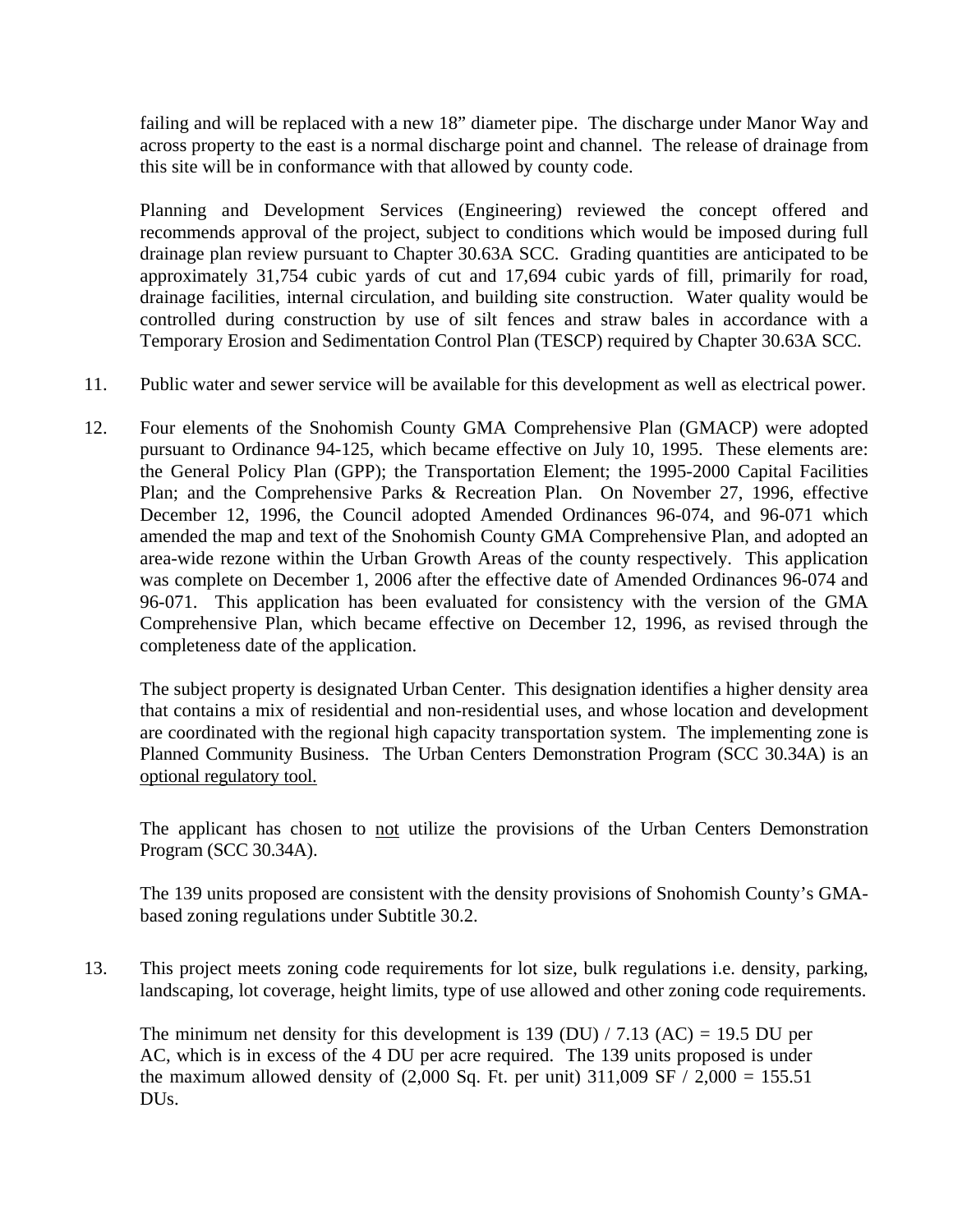- 14. The project parcels are within the PCB zone. Residential development in the PCB zone is regulated by SCC 30.23.040  $(1)$ ,  $(5)$ ,  $(15)$  which read as follows:
	- (1) MR bulk requirements shall apply for all residential development permitted in urban commercial zones;
	- (5) In the MR zone, the maximum density shall be calculated based on 2,000 square feet of land per dwelling unit;
	- (15) MR and LDMR setbacks.

(b) Other structures shall have minimum side and rear setbacks of five feet (10 feet where abutting residential, rural, or resource zones). Building separation between primary MR and LDMR structures shall be a minimum of 15 feet. Building separation between primary structures and secondary/accessory structures, including but not limited to carports and garages, and separation between secondary structures themselves, shall be determined by the applicable sections of the Uniform Building Code (UBC).

(c) Multi-story structures shall increase all setbacks by three feet and building separations by five feet for each additional story over two stories.

30.31A.200 Rezone procedures.

 (3) County-Initiated Rezone Alternative Procedure for BP, IP, and PCB. When recommended by the comprehensive plan, Snohomish County may initiate rezoning to BP, IP, and PCB as part of the comprehensive plan implementation process pursuant to chapter 30.71 SCC as a Type 2 Process. When this alternative is exercised, the provisions of SCC 30.31A.020 (1), (2), (3), and (4) Shall be waived, including the portion that establishes minimum lot size for BP and PCB. Prior to development of any BP, IP, or PCB site five acres or larger in size, the developer shall submit a preliminary site plan and fees as required by chapter 30.86 SCC for hearing examiner review and approval. Prior to the approval of a preliminary site plan the hearing examiner shall hold a public hearing conducted pursuant to chapter 30.71 SCC. Notice of the hearing shall be provided in accordance with the notice requirements described in SCC 30.71.060.

On December 21, 2005, effective February 1, 2006, Snohomish County rezoned the subject property to Planned Community Business (PCB) as part of the 10 year comprehensive plan update with the passage of Ordinance 05-090.

The official site plan submitted for approval is in general conformance with these code provisions and should be approved.

- 15. PDS issued a Determination of Nonsignificance (DNS) for the subject application on March 12, 2007 (Exhibit 13). The DNS was not appealed.
- 16. Any Finding of Fact in this Report and Decision, which should be deemed a Conclusion, is hereby adopted as such.

#### **CONCLUSIONS**: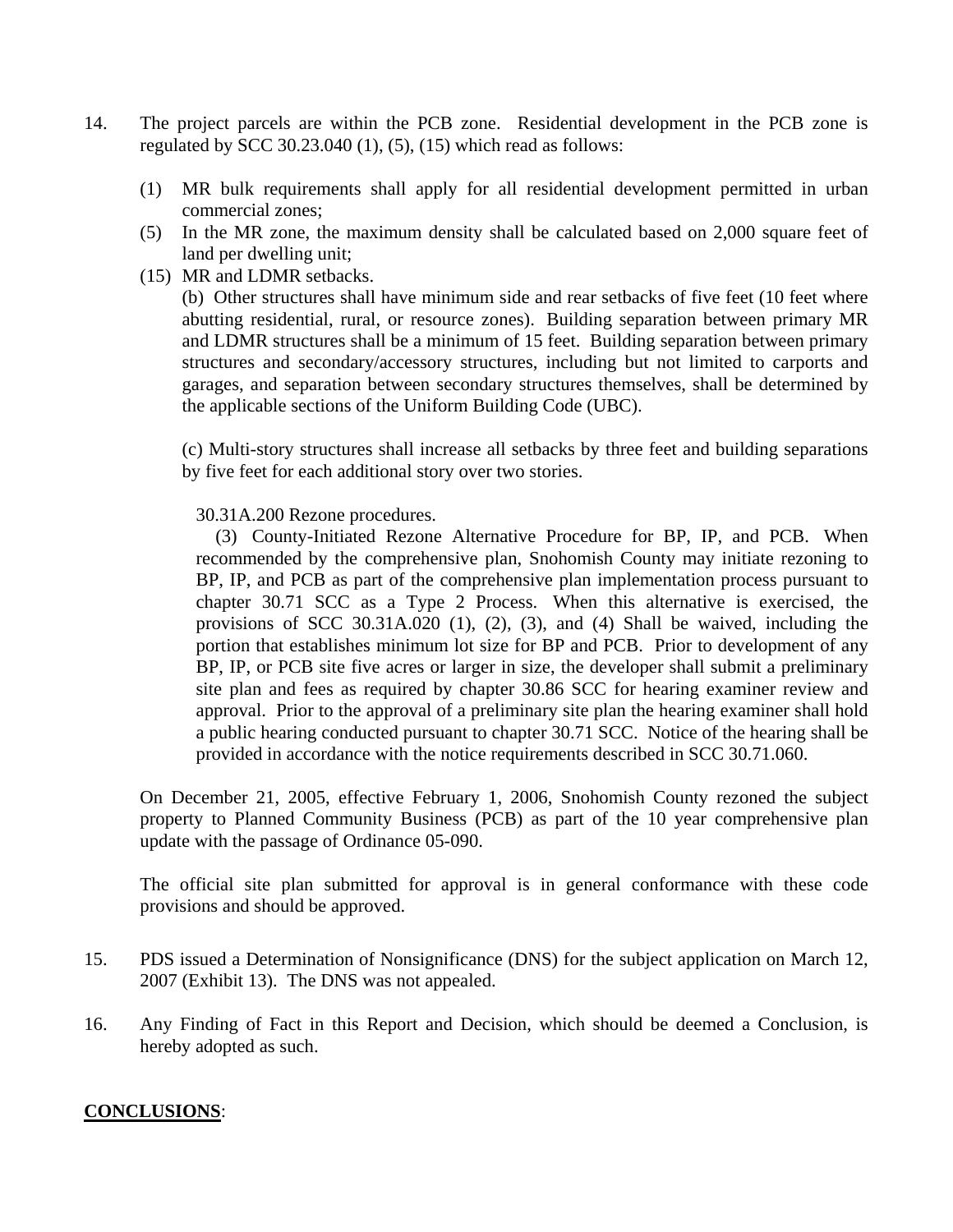- 1. The Examiner having fully reviewed the PDS staff report, hereby adopts said staff report as properly setting forth the issues, the land use requests, consistency with the existing regulations, policies, principles, conditions and their effect upon the request. It is therefore hereby adopted by the Examiner as a conclusion as if set forth in full herein, in order to avoid needless repetition. There are no changes to the recommendations of the staff report.
- 2. The Executive Branch of Snohomish County recommends that the request be approved subject to certain conditions.
- 3. The request is consistent with the GMACP; GMA-based County codes; and the type and character of land use permitted on the site and the permitted density with the applicable design and development standards.
- 4. Adequate public services exist to serve the proposed project.
- 5. The proposal makes adequate provisions for the public health, safety and general welfare.
- 6. The request should be approved subject to compliance by the applicant with the following Conditions:

# **PRECONDITIONS**

A. A record of developer's Title 30.66B SCC mitigation obligations shall have been recorded with the county auditor against the real property on which the development is proposed.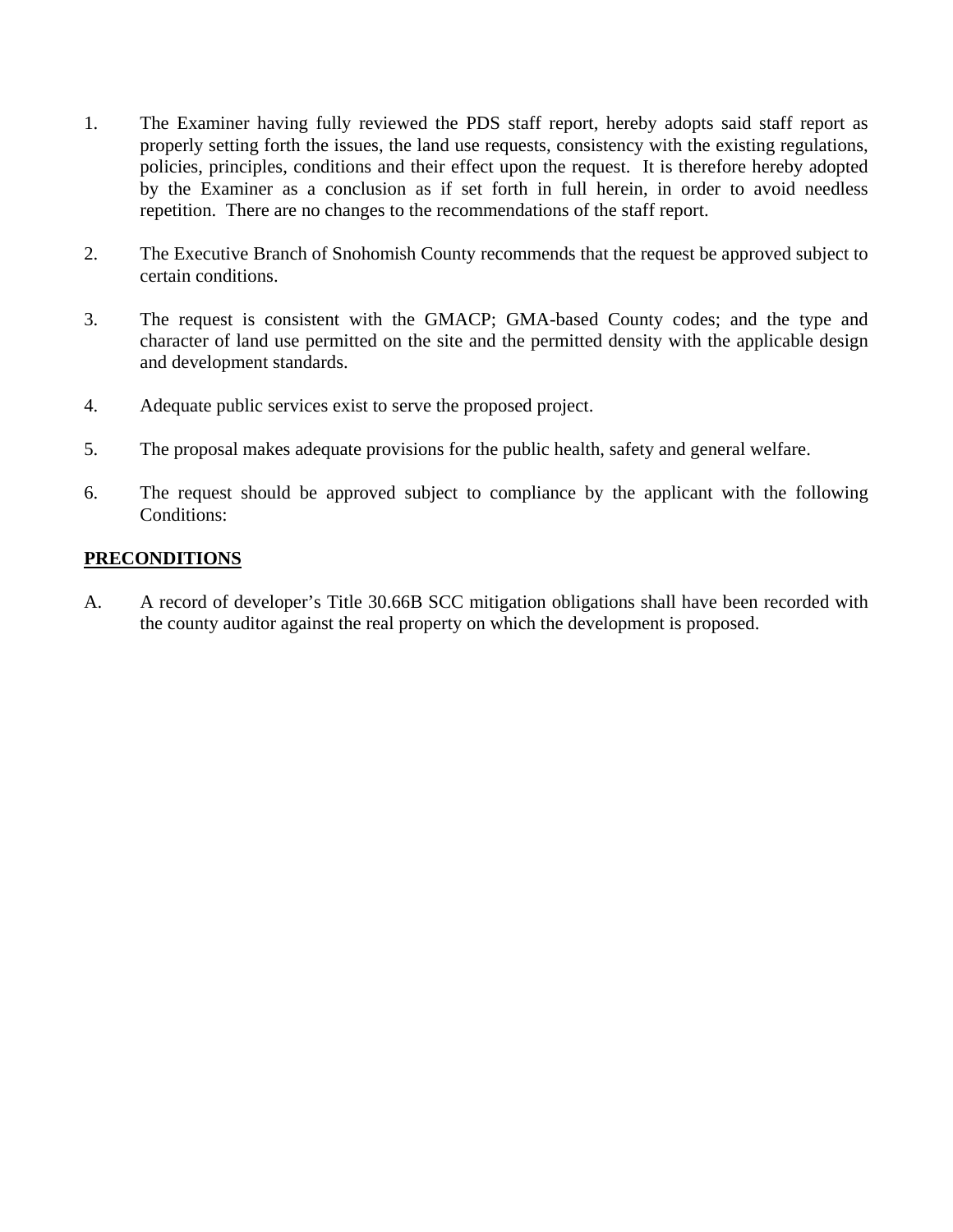# **CONDITIONS**

- A. The Official Site Plan received by PDS on March 5, 2007 (Exhibit 5) shall be the Official Site Plan and approved development configuration. SCC 30.31A.500 governs changes to the Official Site Plan.
- B. Prior to initiation of any further site work; and/or prior to issuance of any development/construction permits by the county:
	- i. A Final Plan shall have been submitted by the applicant and approved by PDS, per the provisions of SCC 30.31A.310.
	- ii. Additional right-of-way, parallel and adjacent to the right-of-way centerline of Manor Way shall be deeded to the County along the development's frontage such that 37 feet of right-of-way exists from centerline of the Manor Way right-of-way.
	- iii. Additional right-of-way, parallel and adjacent to the right-of-way centerline of  $156<sup>th</sup>$ Street SW shall be deeded to the County along the development's frontage such that 32 feet of right-of-way exists from centerline of the 156<sup>th</sup> Street SW right-of-way.
	- iv. Additional right-of-way connecting the intersecting right-of-way lines of Manor Way and 156<sup>th</sup> Street SW with a 35 foot radius curve shall have been deeded to the County.
	- v. In accordance with the provisions of chapter 30.66B SCC the developer shall pay the County \$1,669.60 per unit as mitigation for project impacts on road system capacity within Transportation Service Area "D".
	- vi. In accordance with the provisions of Chapter 30.66A SCC the developer shall pay the County \$491.05 per new dwelling unit as mitigation for parks and recreation impacts to the Nakeeta Beach Park Service Area No. 307.
	- vii. In accordance with the provisions of SCC 30.66C.010, the applicant shall pay school impact mitigation fees on a per unit basis, for the Edmonds School District No. 15, which are to be determined by the certified amount within the Base Fee Schedule in effect at the time of building permit application, and to be collected prior to building permit issuance. Credit shall be given for 6 existing parcel(s). Units 1 through 6 shall receive credit."
- C. Prior to combustible construction the developer shall provide a final certificate of water availability indicating that all hydrants have been installed charged and they are operational. The hydrants shall provide a minimum 1,000 gpm for a 2 hour duration at 20 psi.
- D. Prior to the final and occupancy of the first unit:
	- i. Frontage improvements conforming to county standards shall have been installed along the Manor Way and  $156<sup>th</sup>$  Street SW frontage.
	- ii. A northbound to westbound left turn pocket shall have been constructed at the project entrance/Manor Way intersection to the satisfaction of the DPW.
	- iii. Address numbers shall be on the building and street signage shall be in place.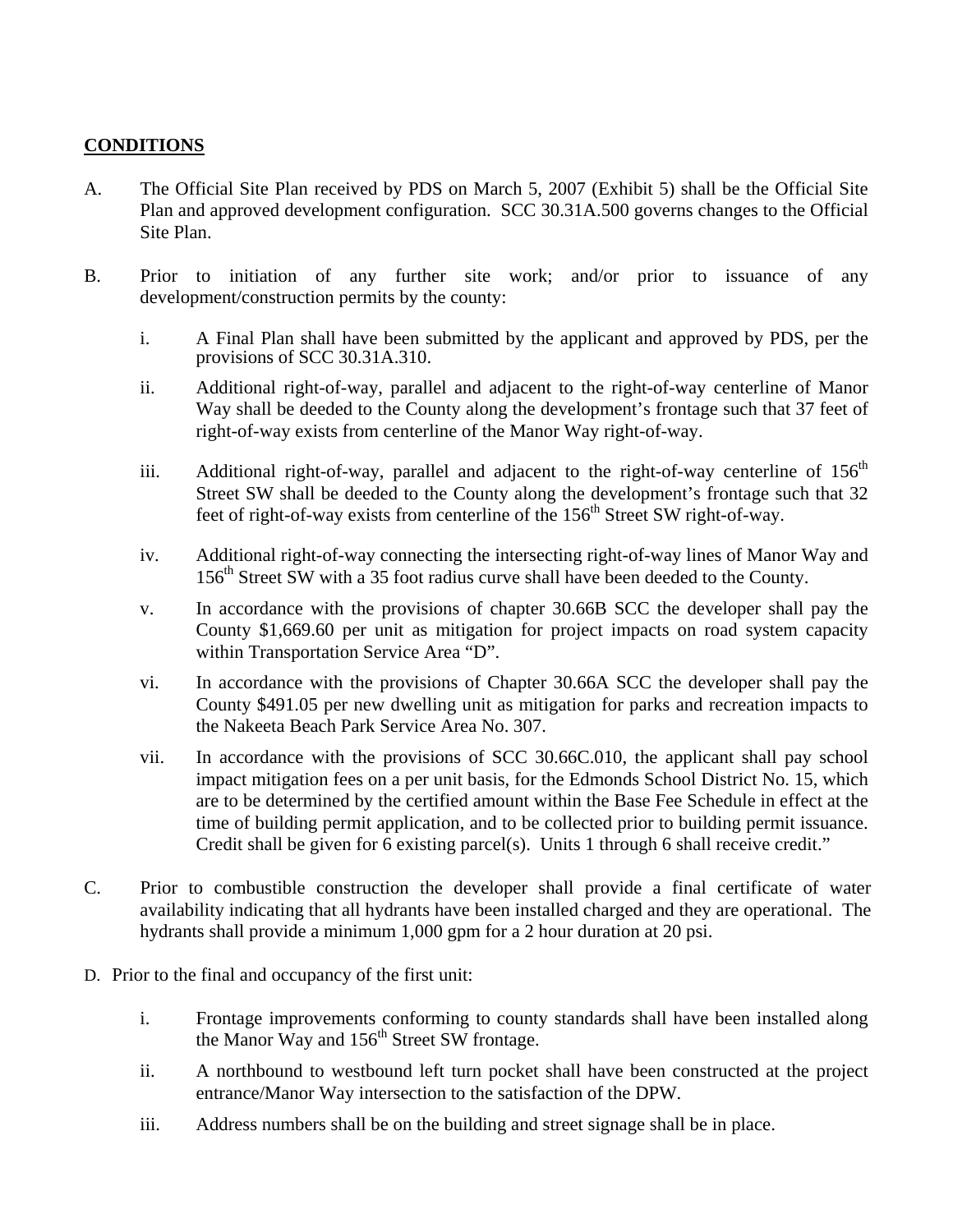- iv. Fire apparatus access shall not be obstructed in any manner including the parking of vehicles.
- v. Signage stating "NO PARKING FIRE LANE" to ensure access availability as indicated on the no parking plan shall be provided.
- vi. The tops of new hydrants shall be colored light blue and the hydrants shall be provided with a 4" STORZ fittings.
- vii. In conformity with applicable standards and timing requirements the 10-foot wide landscape buffer along Manor Way and  $156<sup>th</sup>$  St. SW as shown on the preliminary landscape plan (Exhibits 5D through 5G) shall be implemented.
- viii. In conformity with applicable standards and timing requirements all required detention facility landscaping shall be installed in accordance with the approved landscape plan.
- E. Prior to the final and occupancy of each subsequent unit, in conformity with applicable standards and timing requirements, all interior landscaping around each building and in the parking areas shall be installed in accordance with the approved landscape plan. Installation of landscaping for a completed structure that may be impacted by an adjacent structure under construction may be delayed until the adjacent structure is completed to a point to allow the installation of the landscaping.
- F. After final asphalt lift install a blue street reflector on the hydrant side of centerline to indicate hydrant locations.
- G. Prior to the final and or occupancy of the last unit and in conformity with applicable standards and timing requirements, all internal landscaping shall be installed.
- H. All development activity shall conform to the requirements of Chapter 30.63A SCC.

Nothing in this approval excuses the applicant, owner, lessee, agent, successor or assigns from compliance with any other federal, state or local statutes, ordinances or regulations applicable to this project.

7. Any Conclusion in this Report and Decision, which should be deemed a Finding of Fact, is hereby adopted as such.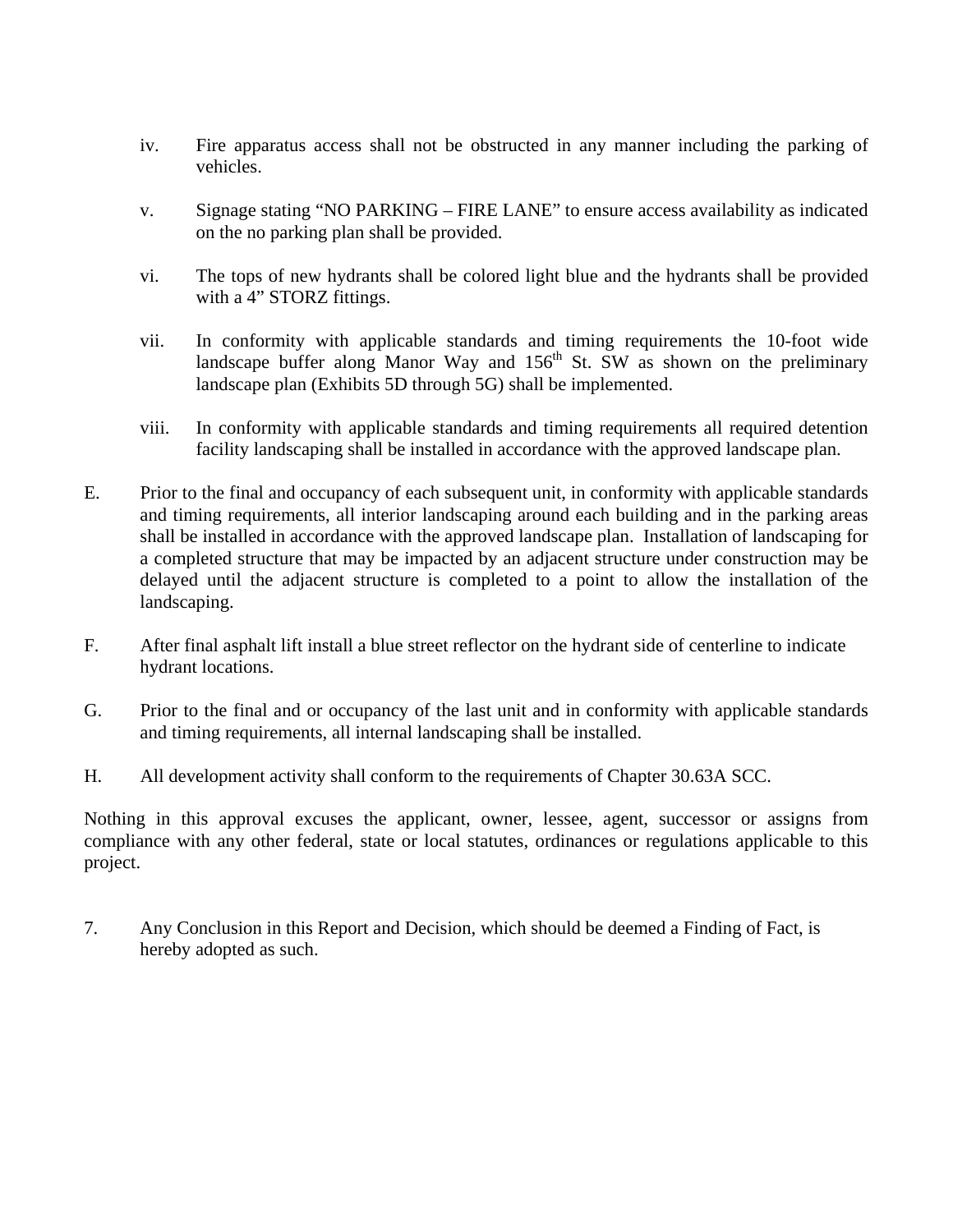# **DECISION:**

The request for an Official Site Plan for a 139 unit multi-family development with the project name Blackstone Residential Community is hereby APPROVED, SUBJECT TO COMPLIANCE by the applicant, with the CONDITIONS set forth in Conclusion 6, above.

Decision issued this  $21<sup>st</sup>$  day of May, 2007.

James A. Densley, Pro Tem Hearing Examiner

# **EXPLANATION OF RECONSIDERATION AND APPEAL PROCEDURES**

 $\overline{\phantom{a}}$  , which is a set of the set of the set of the set of the set of the set of the set of the set of the set of the set of the set of the set of the set of the set of the set of the set of the set of the set of th

The decision of the Hearing Examiner is final and conclusive with right of appeal to the County Council. However, reconsideration by the Examiner may also be sought by one or more parties of record. The following paragraphs summarize the reconsideration and appeal processes. For more information about reconsideration and appeal procedures, please see Chapter 30.72 SCC and the respective Examiner and Council Rules of Procedure.

#### **Reconsideration**

Any party of record may request reconsideration by the Examiner. A petition for reconsideration must be filed in writing with the Office of the Hearing Examiner, 2<sup>nd</sup> Floor, County Administration-East Building, 3000 Rockefeller Avenue, Everett, Washington, (Mailing Address: M/S #405, 3000 Rockefeller Avenue, Everett WA 98201) on or before **May 31, 2007**. There is no fee for filing a petition for reconsideration. **"The petitioner for reconsideration shall mail or otherwise provide a copy of the petition for reconsideration to all parties of record on the date of filing." [SCC 30.72.065]** 

A petition for reconsideration does not have to be in a special form but must: contain the name, mailing address and daytime telephone number of the petitioner, together with the signature of the petitioner or of the petitioner's attorney, if any; identify the specific findings, conclusions, actions and/or conditions for which reconsideration is requested; state the relief requested; and, where applicable, identify the specific nature of any newly discovered evidence and/or changes proposed by the applicant.

The grounds for seeking reconsideration are limited to the following:

- (a) The Hearing Examiner exceeded the Hearing Examiner's jurisdiction;
- (b) The Hearing Examiner failed to follow the applicable procedure in reaching the Hearing Examiner's decision;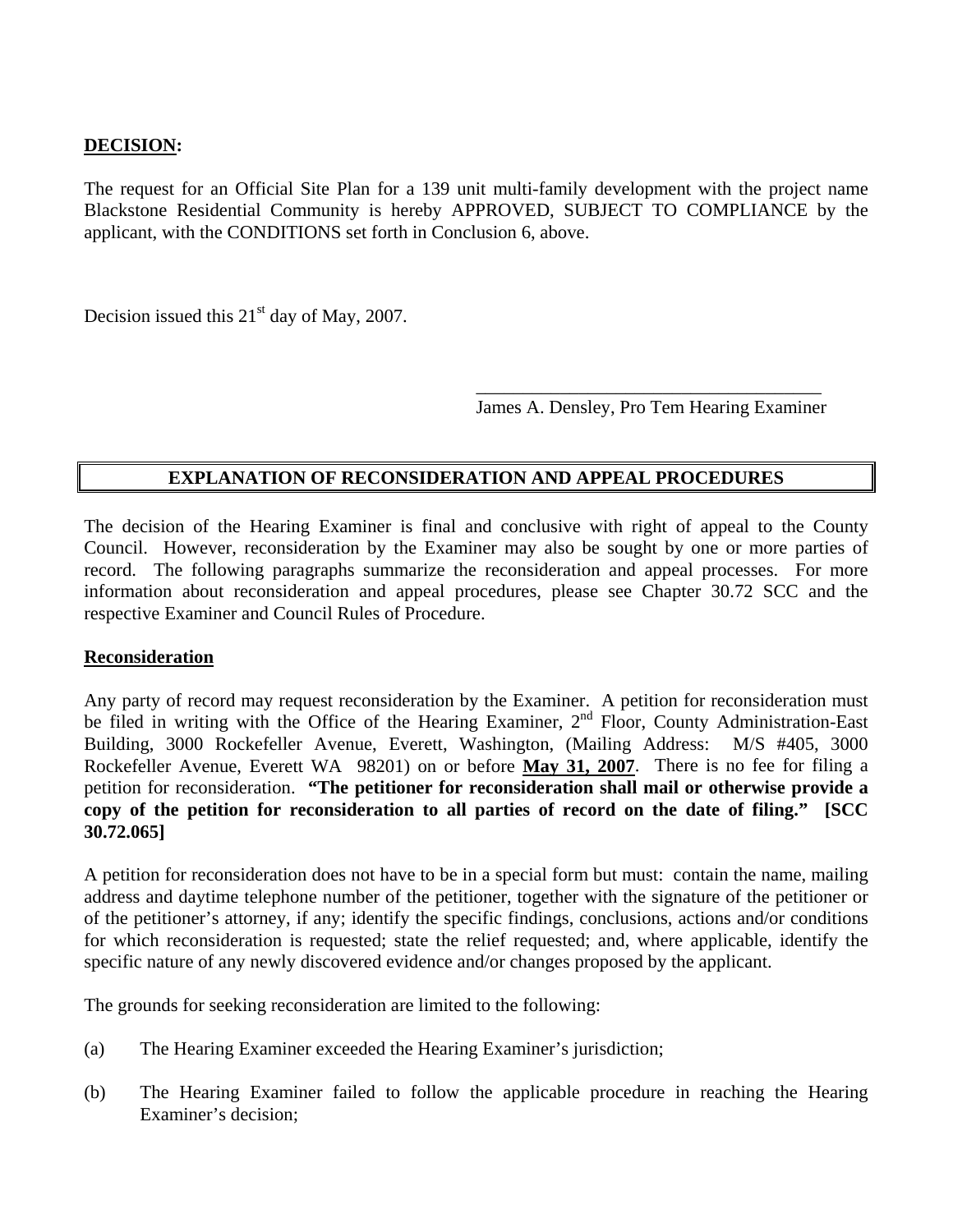- (c) The Hearing Examiner committed an error of law;
- (d) The Hearing Examiner's findings, conclusions and/or conditions are not supported by the record;
- (e) New evidence which could not reasonably have been produced and which is material to the decision is discovered; or
- (f) The applicant proposed changes to the application in response to deficiencies identified in the decision.

Petitions for reconsideration will be processed and considered by the Hearing Examiner pursuant to the provisions of SCC 30.72.065. Please include the County file number in any correspondence regarding this case.

# **Appeal**

An appeal to the County Council may be filed by any aggrieved party of record. Where the reconsideration process of SCC 30.72.065 has been invoked, no appeal may be filed until the reconsideration petition has been disposed of by the hearing examiner. An aggrieved party need not file a petition for reconsideration but may file an appeal directly to the County Council. If a petition for reconsideration is filed, issues subsequently raised by that party on appeal to the County Council shall be limited to those issues raised in the petition for reconsideration. Appeals shall be addressed to the Snohomish County Council but shall be filed in writing with the Department of Planning and Development Services, 2<sup>nd</sup> Floor, County Administration-East Building, 3000 Rockefeller Avenue, Everett, Washington (Mailing address: M/S #604, 3000 Rockefeller Avenue, Everett, WA 98201) on or before **June 4, 2007** and shall be accompanied by a filing fee in the amount of five hundred dollars (\$500.00); PROVIDED, that the filing fee shall not be charged to a department of the County or to other than the first appellant; and PROVIDED FURTHER, that the filing fee shall be refunded in any case where an appeal is dismissed without hearing because of untimely filing, lack of standing, lack of jurisdiction or other procedural defect. [SCC 30.72.070]

An appeal must contain the following items in order to be complete: a detailed statement of the grounds for appeal; a detailed statement of the facts upon which the appeal is based, including citations to specific Hearing Examiner findings, conclusions, exhibits or oral testimony; written arguments in support of the appeal; the name, mailing address and daytime telephone number of each appellant, together with the signature of at least one of the appellants or of the attorney for the appellant(s), if any; the name, mailing address, daytime telephone number and signature of the appellant's agent or representative, if any; and the required filing fee.

The grounds for filing an appeal shall be limited to the following:

- (a) The decision exceeded the Hearing Examiner's jurisdiction;
- (b) The Hearing Examiner failed to follow the applicable procedure in reaching his decision;
- (c) The Hearing Examiner committed an error of law; or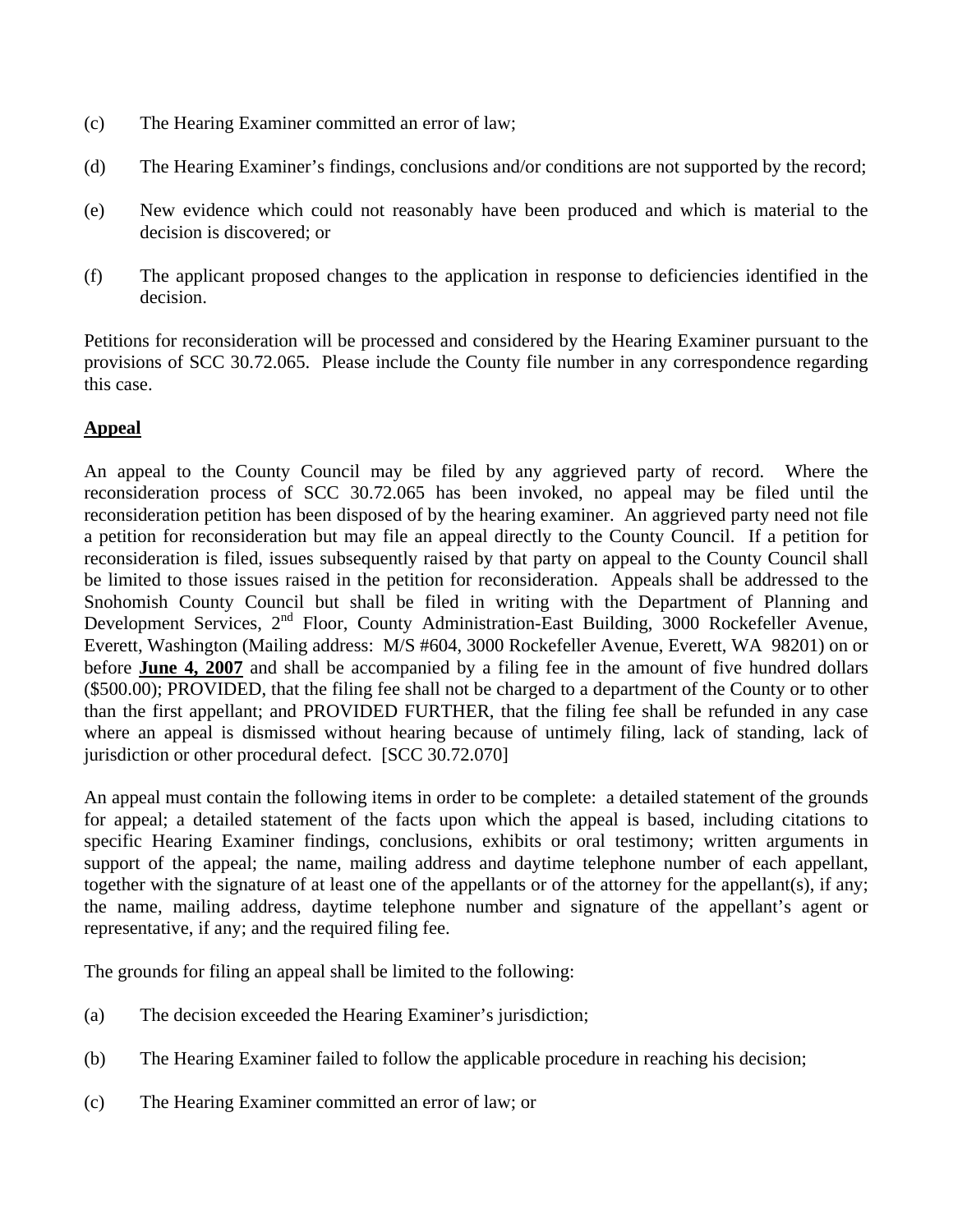(d) The Hearing Examiner's findings, conclusions and/or conditions are not supported by substantial evidence in the record. [SCC 30.72.080]

Appeals will be processed and considered by the County Council pursuant to the provisions of Chapter 30.72 SCC*.* Please include the County file number in any correspondence regarding the case.

### Staff Distribution:

# Department of Planning and Development Services: Erik Olson

The following statement is provided pursuant to RCW 36.70B.130: "Affected property owners may request a change in valuation for property tax purposes notwithstanding any program of revaluation." A copy of this Decision is being provided to the Snohomish County Assessor as required by RCW 36.70B.130.

**This decision is binding but will not become effective until the above precondition(s) have been fulfilled and acknowledged by the Department of Planning and Development Services (PDS) on the original of the instant decision. Document(s) required for fulfillment of the precondition(s) must be filed in a complete, executed fashion with PDS not later than May 21, 2008.**

- 1. "Fulfillment" as used herein means recordation with the County Auditor, approval/acceptance by the County Council and/or Hearing Examiner, and/or such other final action as is appropriate to the particular precondition(s).
- 2. One and only one six month period will be allowed for resubmittal of any required document(s) which is (are) returned to the applicant for correction.
- 3. This conditional approval will automatically be null and void if all required precondition(s) have not been fulfilled as set forth above; PROVIDED, that:
	- A. The Examiner may grant a one-time extension of the submittal deadline for not more than twelve (12) months for just cause shown if and only if a written request for such extension is received by the Examiner prior to the expiration of the original time period; and
	- B. The submittal deadline will be extended automatically an amount equal to the number of days involved in any appeal proceedings.